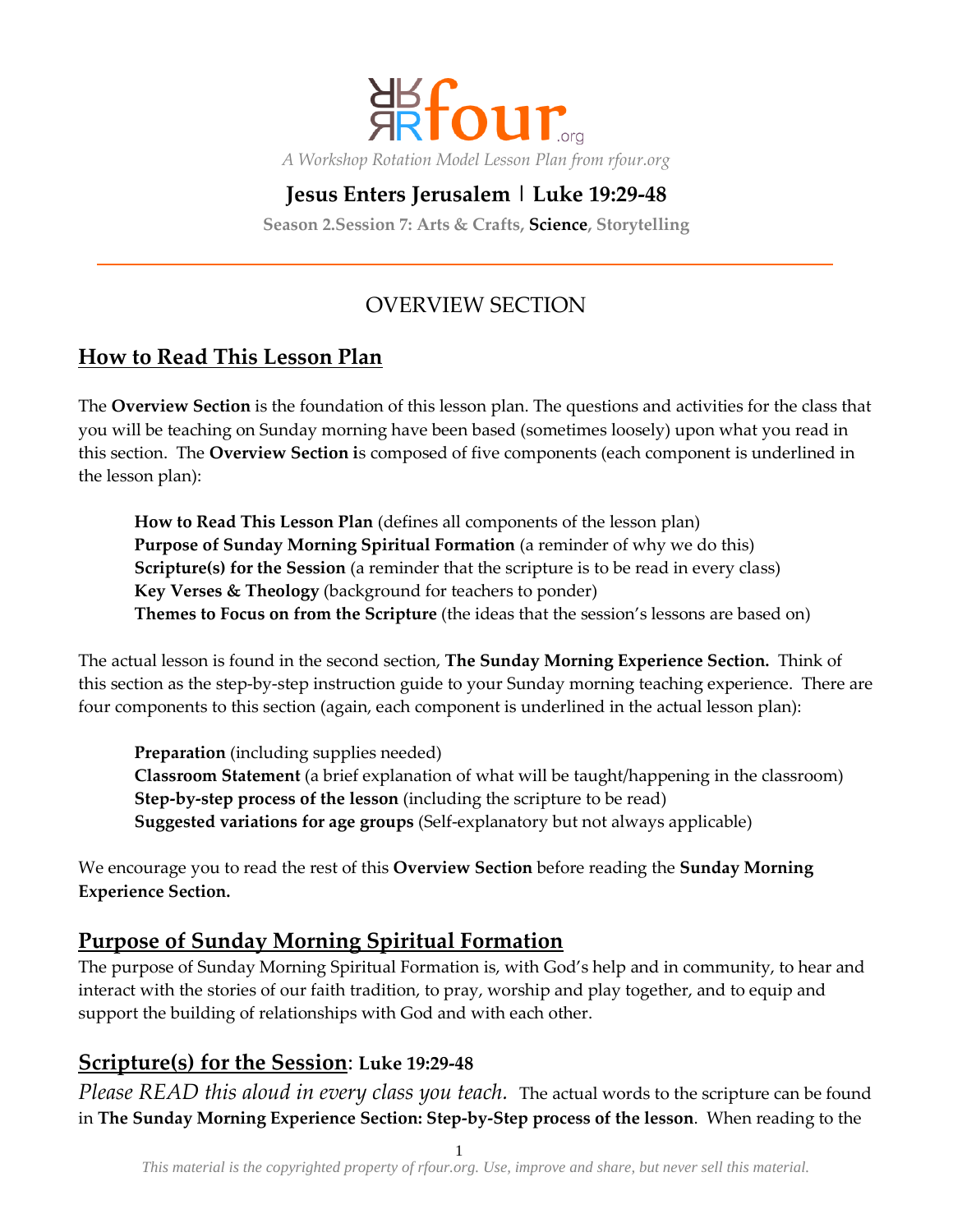class, please read it from the lesson plan (not an actual Bible) as the wording of the scripture has been modified to help clarify some language issues.

**Key Verses & Theology:** These are provided to help the teachers think about and build a framework for understanding the story to help in answering some of the questions that the students might raise in class.

*<sup>39</sup>Some of the Pharisees in the crowd said to [Jesus], 'Teacher, order your disciples to stop.'* Until this verse, things in the first part of this story move very smoothly. There's an arrangement/pick-up of the colt, there's the organizing of the 'parade' (the throwing of cloaks on and in front of the colt; moving down the path towards Jerusalem) and then there's the spontaneous and enthusiastic praise of God. The reason why this part moves so smoothly is because Jesus is at the center of it. The people are focused on him, they are not questioning his authority, and as their praise of God (not of Jesus) indicates, they feel comfortable and at ease in the presence of Jesus. There is nothing at all forced about this scene. There's a natural feel to it. Until...the Pharisees decide that they will tell Jesus what to do. The Pharisees are like sand in a swimming suit, or a rock in a shoe. They create an uncomfortable situation, putting themselves somewhere where they don't belong (as the authorities of Jesus) and making a good moment not as good.

*41As he came near and saw the city, he wept over it, saying... 44b because you did not recognize the time of your visitation from God.'* This verse captures very well that 'could have been' feeling you can sometimes get when looking back on your life or the life of a good friend, especially when the potential of a person or situation is never reached. Jesus knows how brightly Jerusalem could've shone God's light and love, but because it did not, then what little light Jerusalem and its people shine by their own power is going to be extinguished soon enough (70 A.D. to be specific). When we say no to God's invitation to be at work in us, then we're also saying no to a fuller, better life.

*45Then Jesus entered the temple and began to drive out those who were selling things there...47 Every day he was teaching in the temple.* Earlier in his ministry, Jesus says, *'[24] When an evil spirit comes out of a man, it goes through arid places seeking rest and does not find it. Then it says, 'I will return to the house I left.' [25] When it arrives, it finds the house swept clean and put in order. [26] Then it goes and takes seven other spirits more wicked than itself, and they go in and live there. And the final condition of that man is worse than the first"* (Luke 11:24- 26). Jesus puts this teaching into action when he cleans out the Temple. He does not leave it empty after cleaning it. Instead, he teaches there every day. He fills the Temple with the Good News. But there is great cost to the individual who confronts the ingrained, inbred ways humans live without God. Especially when those ways are considered to be sacred. Jesus cleaning out of the Temple certainly pushes the Pharisees closer to enacting their death threats. With this in mind, this is truly a courageous act that Jesus carries out.

**Themes to Focus on from the Scripture:** Themes are provided to help teachers understand the teaching of the *session* (not necessarily the class). Sometimes an activity in one class may not match up with any of the themes.

**Opposition** – At the beginning of this story, the disciples keep their focus on Jesus. And everything goes according to plan. There are no hitches in the arrangements. No interruptions. They do what Jesus says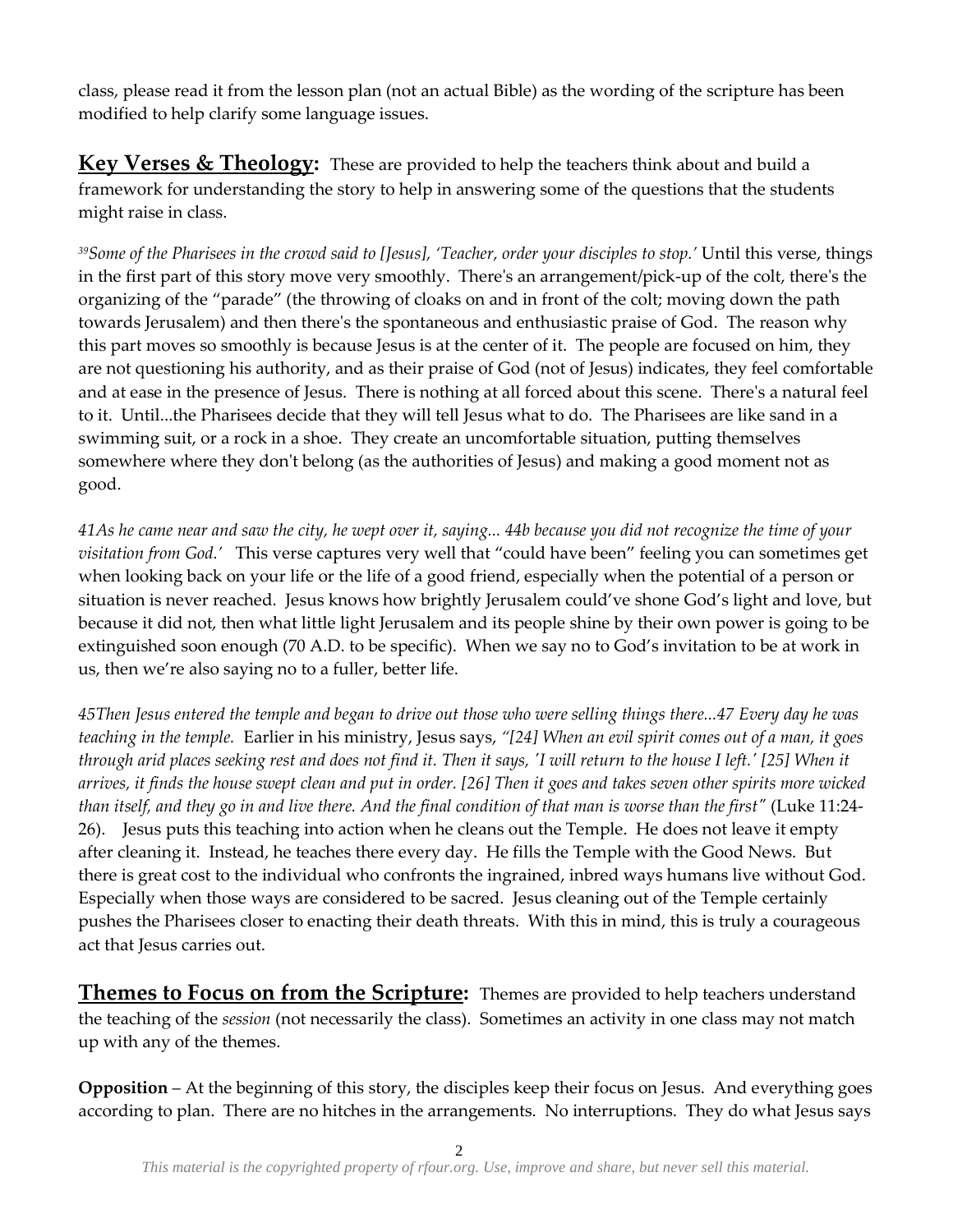and subsequently, they put on a parade and a party. But the Pharisees oppose this noise. They do not afford Jesus any authority, instead they tell him what to do. The disciples sing praises to God but the Pharisees give out orders. The Pharisees are the foil – the opposite – of what the kingdom of God looks like. And because the Pharisees do not submit or surrender to God and God's Way, then they become the enemies of God and God's Way.

**Potential** – The whole reason the Pharisees exist in the first place is because they are part of the promise God made to Abraham 1600 years earlier – that God would make a people from Abraham (the Israelites) who would be a blessing and light unto the world. A light that would shine with God's light. It is not just irony that the Pharisees oppose Jesus and the way of God that Jesus embodies. It is tragic. Israel started from the very beginning with such promise! Jesus recognizes this tragedy of 'what was to be' and weeps. Not just because of the loss of potential, but also because when we don't choose God's Way, then we're choosing a way that dead-ends. Jesus foresaw and grieved the dead-end that Jerusalem was headed towards.

**Abide** – In 1st century Jerusalem, merchants filled the outer court yard of the Temple. I've read scholars who believe that 80% of Jerusalem's economy rested on the commerce in the Temple in Jesus' time. That number seems high, but even if we cut that number in half, that's still a *huge* amount of business happening in what is to be God's house and *the* place for worship for Israelites. But the merchants there are not seeking first God's Kingdom, instead, they are seeking first higher profit margins. So when Jesus cleans the Temple, he doesn't then leave afterwards. This isn't spring cleaning. Instead, he moves in and fills the space he has cleared. For the Temple to be God's House, God must abide in it. And how else is God going to live in the Temple, but by abiding in the people who are there? And so, that is what Jesus does. Because God abides in Jesus, and Jesus then abides in the Temple, then the Temple becomes, again, albeit briefly, God's house. The clearing of the Temple is to me the penultimate story (second to the crucifixion) that demonstrates how we cannot just 'accommodate' God in our lives, but instead, must cut out, remove and let go of old ways of living in order to make room for God and God's ways to live and thrive in our lives. Whether it be our personal lives or our church institutions, the ways we live that do not center on God must be let go of in order for God to live fully and vibrantly within us.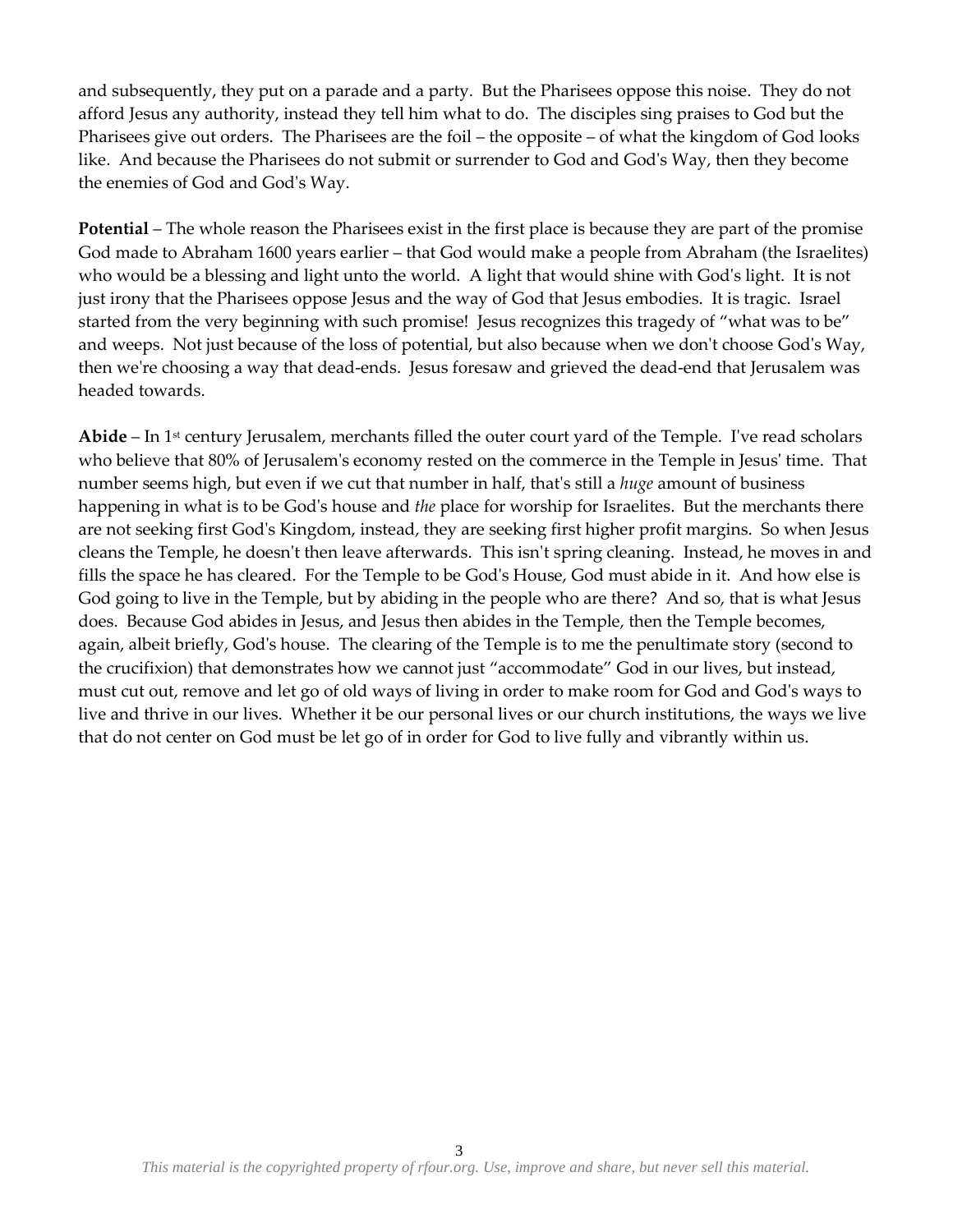

## **Jesus Enters Jerusalem | Luke 19:29-48**

**Season 2.Session 7: Arts & Crafts, Science, Storytelling**

# THE SUNDAY MORNING EXPERIENCE SECTION

# **Preparation**

- o Print out this lesson plan and bring it with you on the Sunday Mornings you are teaching
- o Arrive at pre-arranged time to join other teachers, shepherds and staff for an opening prayer.
- o Supplies Needed: rubber bands; ping pong balls; (used) tennis balls; *optional: washers (glue a washer on to the tennis balls so that bouncy balls stay on top of tennis ball when dropping them);* two same-sized tubs/buckets filled with water (Dollar Store is a good place for this); a very large tray that can hold all the water that is in one of those buckets (Dollar Store, again); empty soda or water bottle; one empty milk jug (filled completely with water); two clear measuring cups (bought clear plastic cups and marked mLs on them); easy access to water – otherwise have the two tubs/containers filled to the top with water and the water bottle and milk jug also filled with water; aquarium (don't need this if the tubs/buckets are clear); at least 2 segments of plastic tubing per class (each segment needs to be at least 3 feet long – buy @ Home Depot in 10 or 20 foot sections)

# **Classroom Statement**

This Science class consists of reading the Palm Sunday/Jesus enters Jerusalem scripture story and the four science demonstrations/experiments that show some of the concepts found in this story. Those four experiments are: 1. Using a rubber band to teach the potential and kinetic forms of energy – link this to why Jesus cries for Jerusalem (lots of potential, little kinetic); 2. Using a tennis ball and ping pong ball to demonstrate how one object gives another object greater potential and kinetic energy; 3. Use displacement of water to measure volume as a way to show why Jesus moves the merchants out of the Temple; 4. Use air to displace water as a way to show why Jesus taught in the Temple after cleaning it out (to keep the merchants from coming back).

# **Step-by-Step Process of Lesson**

Shepherd comes in with students

#### **SHEPHERD ASKS** "Question of the Day."

#### **INTRODUCE yourself**

Hi, my name is \_\_\_\_\_ and I want you call me (tell the students how they may address you).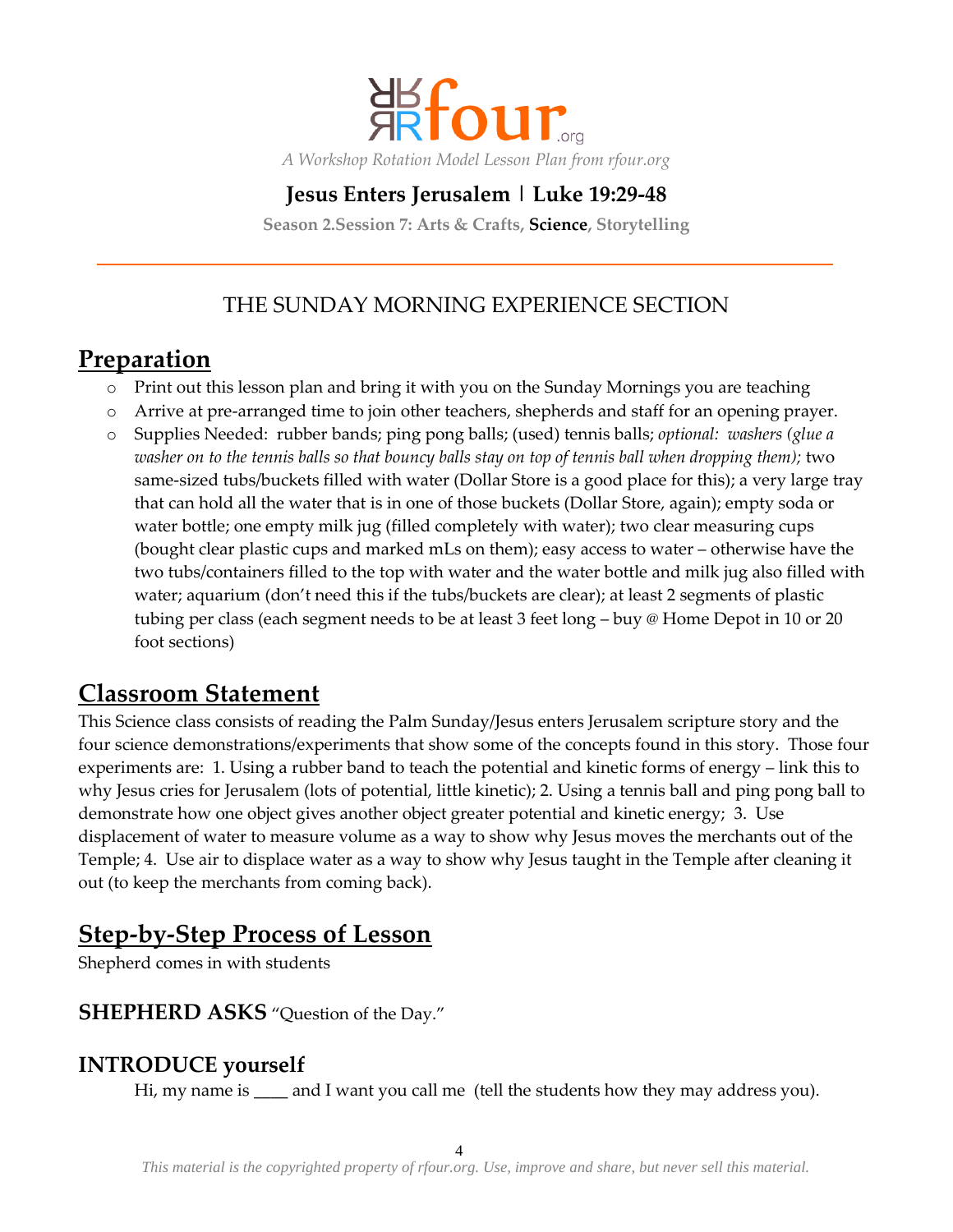**PRAY** Short and simple is perfect. For example:

God, thank you for this day and for each other. We need your help. Help us to learn about you this day. Amen.

## **TELL**

- o The story we're about to read is usually called the 'Palm Sunday' story.
- o This story marks the beginning of the last week of Jesus' life and ministry (by the end of the week Jesus is crucified).
- o Almost all of Jesus' ministry (or 'work' if you will) has taken place outside of Jerusalem.
- Jerusalem is the capital of Israel. It was where the most powerful people lived and worked, just like Washington DC is the capital of America and where our leaders work and sometimes live.
- o Jesus knows that by going to Jerusalem that he's putting his life at risk. Think of how you would act if you thought your life was in danger.
- o Now listen to what Jesus does:

#### **READ (Palm Sunday and clearing out of the Temple) Luke 19:29-48**

29 When Jesus had come near the small towns of Bethphage and Bethany, at the place called the Mount of Olives, he sent two of the disciples, 30 saying, 'Go into the village ahead of you, and as you enter it you will find tied there a colt that has never been ridden. Untie it and bring it here. 31 If anyone asks you, 'Why are you untying it?' just say this: 'The Lord needs it.' ' 32 So those who were sent, departed and found it as he had told them. 33As they were untying the colt, its owners asked them, 'Why are you untying the colt?' 34 They said, 'The Lord needs it.' 35 Then they brought it to Jesus; and after throwing their cloaks on the colt, they set Jesus on it. 36 As he rode along, people kept spreading their cloaks on the road. 37As Jesus was now approaching the path down from the Mount of Olives, the whole multitude of the disciples began to praise God joyfully with a loud voice for all the deeds of power that they had seen, 38saying,

'Blessed is the king who comes in the name of the Lord! Peace in heaven, and glory in the highest heaven!'

39Some of the Pharisees in the crowd said to him, 'Teacher, order your disciples to stop.' 40 But Jesus answered, 'I tell you, if these people were silent, the stones would shout out.'

41 As Jesus drew closer and saw the city, he wept over it, 42 saying, 'If you, even you, had only recognized on this day the things that make for peace! But now they are hidden from your eyes. 43 Indeed, the days will come upon you, when your enemies will set up armies around you and surround you, and hem you in on every side. 44 They will crush you to the ground, you and your children within you, and they will not leave within you one stone upon another; because you did not recognize the time of God leading you.'

45 Then Jesus entered the temple and began to drive out those who were selling things there; 46 and he said, 'It is written,

> 'My house shall be a house of prayer'; but you have made it a den of robbers.'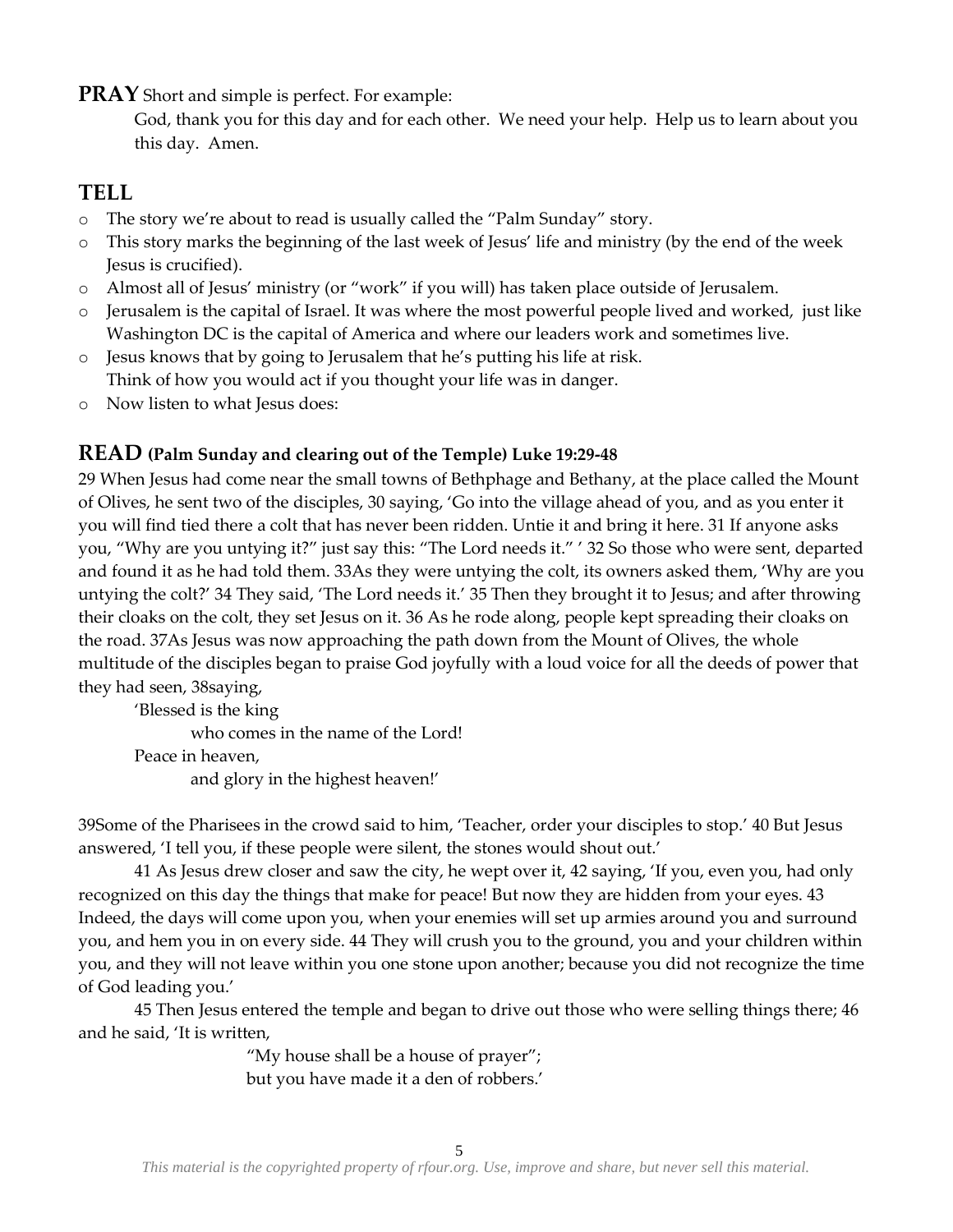47 Every day Jesus was teaching in the temple. The chief priests, the scribes, and the leaders of the people kept looking for a way to kill him because he was so disruptive to their way of life; 48 but they did not find anything they could do, for all the people were spellbound by what they heard.

# **ASK (answers are in parenthesis)**

- o Towards the end of the story, what does Jesus do when he enters the Temple? (he drove out the people who were selling things there)
- o Has your room ever become so cluttered with things that you couldn't move anymore and then you had to clean it?
	- o What are the things in your room that make it so messy? (things you own)
	- o Do these things have a certain place where they are supposed to be? (hopefully!)
	- o In some ways, the people who are selling things in the Temple are like the things in your room – they just aren't in the right place. So Jesus moves them to where they belong – outside of the Temple.
- o In the middle of the story, did you hear what Jesus did when he saw the city of Jerusalem? (he cried)
- o When you usually think of Jesus, do you think of him as someone who cries?

### **TELL**

- o While he's crying, Jesus says that if Jerusalem had recognized the things that made for peace, then Jerusalem would not be destroyed.
- o When Jesus says this what he means is that if Jerusalem and all of Israel has paid attention to and been obedient to the ways that God called them to live, then as a country they would've known peace.
- o But Jerusalem and Israel did not do this.
- o And all the things that Israel could've been and done just did not happen.
- o This is a very sad waste of and loss of energy.

### **EXPLAIN & SHOW** Potential Energy

- o In science, the word 'potential' is used to describe 'stored energy.'
- o What this means is that an object has energy that it is not (yet) using.
- $\circ$  For example, take this rubber band. [hold up rubber band and stretch it like you're going to shoot it]
- o When I stretch it like this, what would happen if I let go of it? (it'd go flying somewhere)
- o But is it flying somewhere right this minute? (No)
- o So this is what potential means. The rubber band COULD fly, but yet it is NOT flying. The rubber band is NOT using its energy.
- o This is what Jerusalem was like. A stretched-out rubber band that never flew.

# **EXPLAIN & SHOW** Kinetic Energy

- $\circ$  As I sit here with the rubber band ready to fly, don't you want me to let it fly?
- o Is it frustrating to see all this energy just sitting here doing *nothing*?
- o Now we know just a little bit of the frustration that Jesus was feeling about Jerusalem's potential, right?
- o [fire rubber band at the wall] Ah. That felt better.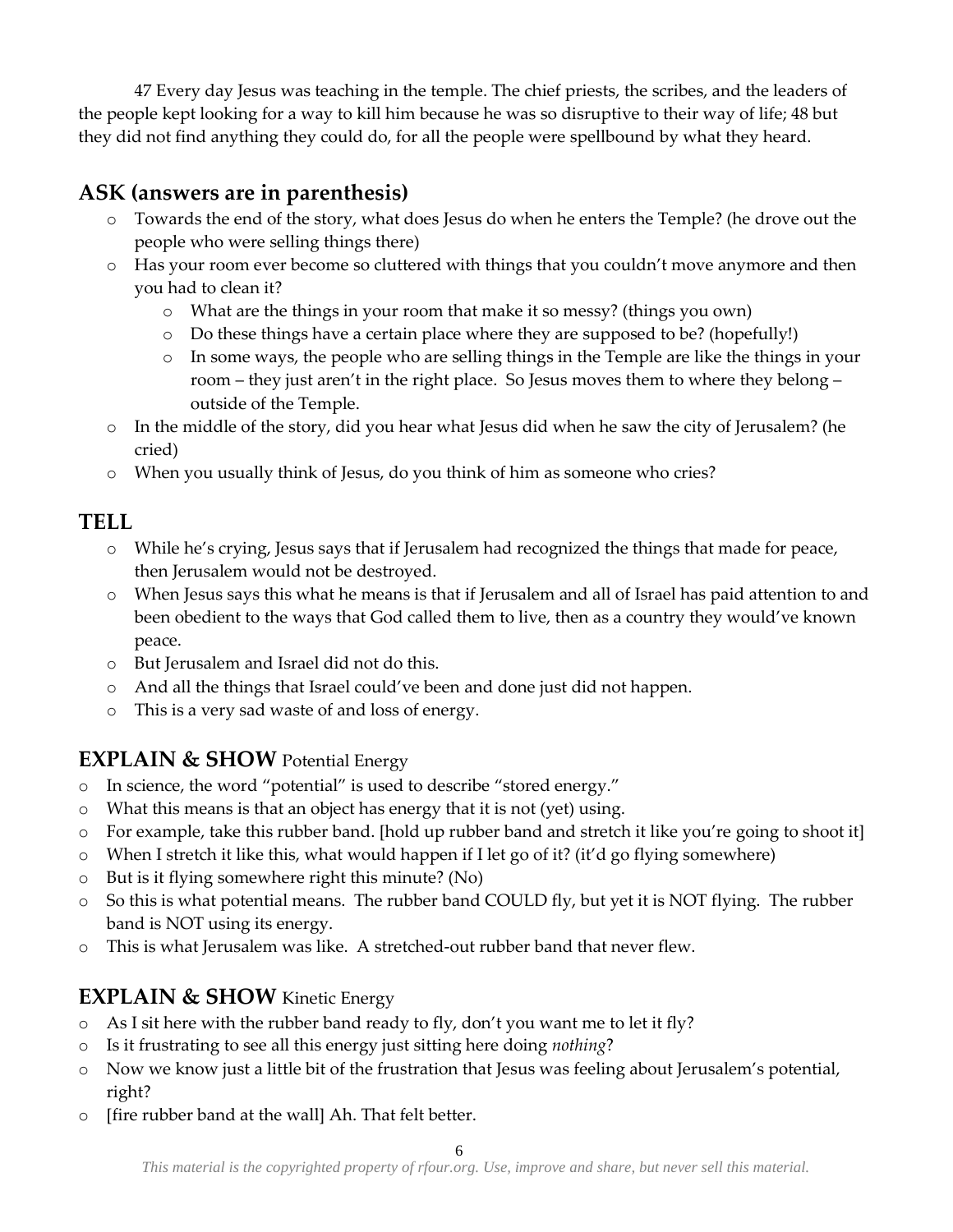- o When the rubber band IS flying and *using* its energy, we call that in-motion energy '*kinetic energy'.*
- o Another example of potential and kinetic energy can be shown with this tennis ball. (hold up tennis ball)
- o As I hold it here, not dropping it, what kind of energy is that? (Potential!)
- o And if I drop it (drop the ball on table top), what kind of energy is that? (Kinetic!)

#### **INTRODUCE** Super Kinetic Energy

- o So as humans, we move around and do things, right?
- o And what kind of energy is that called? (kinetic)
- o So Jesus is crying for Jerusalem because they are not moving and acting in a way that God is calling them to act and live.
- o God calls the people to live and move in a way that makes their kinetic energy even greater.
- o We're going to do an experiment now that helps show how our paying attention to God makes our kinetic energy even greater.

#### **EXPLAIN & DO** Super Kinetic Energy experiment

- o So what I'm going to do is pass out to each one of you one ping pong ball and one tennis ball.
- o Do NOT bounce these until I tell you too. Failure to listen means that you will lose the opportunity to participate in this experiment, ok?
- o [Pass out ping pong balls and tennis balls]
- o Everyone stand up.
- o Hold in your hand the ping pong ball. Stretch your arm out before you and DROP (do not throw) the ping pong ball on the table top.
- o Did the ping pong ball bounce?
- o Did it bounce as high as you were holding it? (no)
- o So this is what its like when we live our life without God, our kinetic energy looks like this.
- o Now, take your ping pong ball and the tennis ball.
- o Hold the ping pong ball on top of the tennis ball (you'll have to use two hands)
- o So what we're going to do is arrange ping pong ball and tennis ball in a way that will allow you to drop the ping pong ball and the tennis ball at the same time, with the ping pong ball directly on top of the tennis ball when I say, GO.
- o Stretch your arms out at the same level as the first time you dropped the ping pong ball.
- o We're **NOT** going throw, but DROP the ping pong ball and tennis ball at the same time.
- o Ready? We're going to bounce them in 3, 2, 1....GO!
- o [ping pong balls will go everywhere and much higher and farther than the previous drop]

#### **DISCUSS** Super Kinetic Energy experiment

- o Did the ping pong ball bounce higher than the first or second time?
- o The tennis ball gave the ping pong ball a lot more kinetic energy than the ping pong ball had by itself, didn't it?
- o So if we think of the ping pong ball as us and think of the tennis ball as God, we can see why paying attention to and being obedient to God would be good for us, right?
- o We can also see how much energy we lose when we don't live God's way.
- o This is why Jesus is weeping/crying for Jerusalem.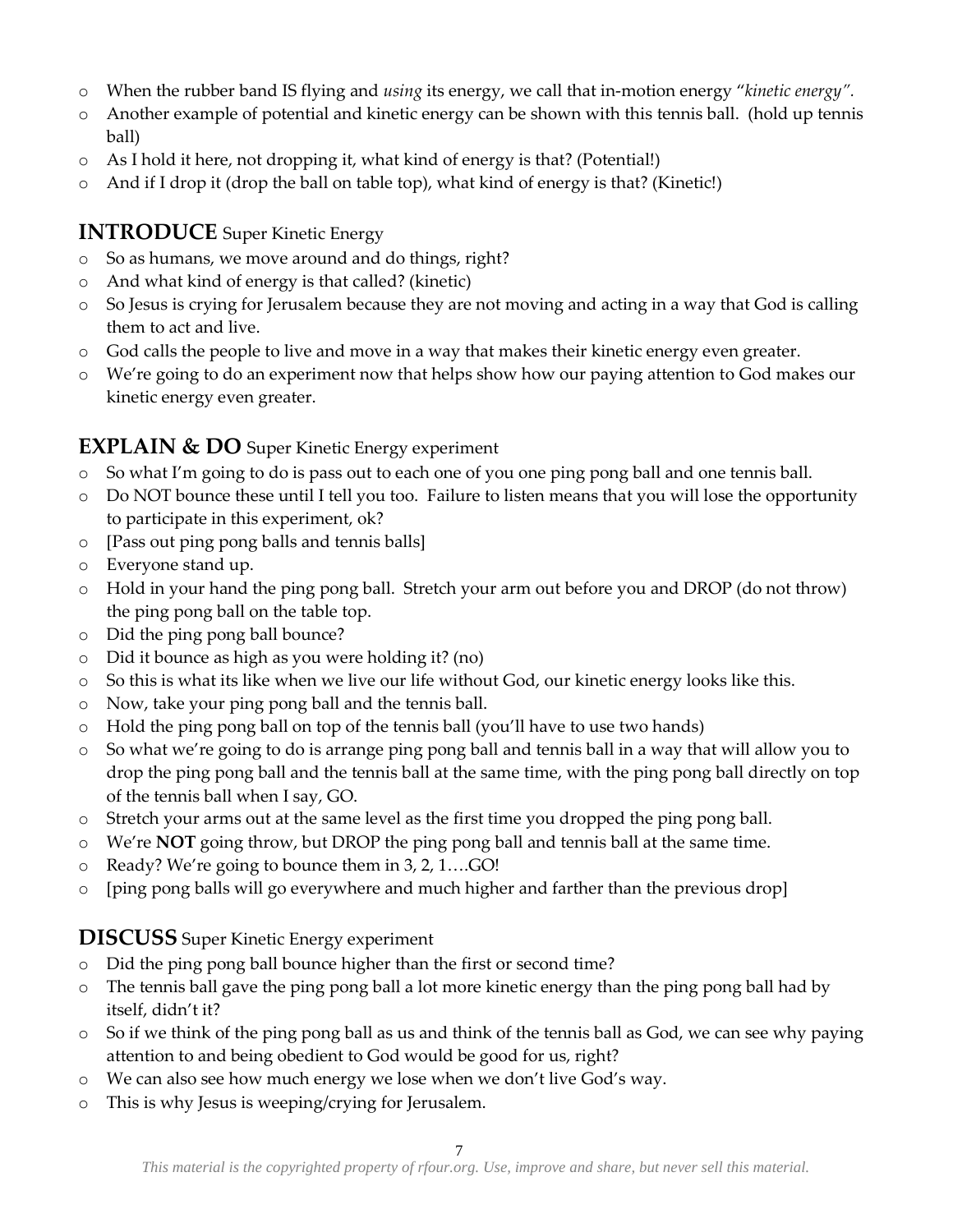- o Like I told you earlier, Jerusalem was the capital city of the country of Israel, just like Washington DC is the capital of America.
- o Jerusalem and Israel had all this POTENTIAL energy that God wanted it to live, so that it could show the world how good Life could be when a community follows God. But that's not what Jerusalem was doing. And as we've just learned, potential energy is energy that is NOT being used.
- o That's a sad thing. Having a lot of potential and then never actually turning it into kinetic energy is a really sad thing.

### **TRANSITION**

- o Maybe you're wondering why Israel chose to not use their potential.
- o Well, that's what the next part of the story helps us to see.
- o After Jesus cries for Jerusalem, he goes into the Temple and then what does he do? (cleans it out)
- o He does this because the Temple is filled with people who are selling things that are to be used in the Temple (if asked what the people are selling: They are selling animals to be sacrificed in the Temple – a religious tradition at that time).
- o And because there are so many people selling things, then there is no room in the Temple for it to be used as it is supposed to be used: As a place to worship God.
- o So Jesus clears the Temple so that there can be room to worship and pay attention to God.

### **EXPLAIN Volume Demonstration**

- o So let's do a demonstration that will help us to understand this better.
- o Let's fill up a container/tub with water, to the brim (put a large tray underneath to capture spilled water).
- o Let's pretend, for now, that this container is the Temple and let's pretend that the water is the people selling things (lets call them Merchants).
- o In my hand here, I have a soda bottle filled all the way to the top with water with a cap on it.
- o I'm going to lower the bottle into the container of water and then let it go.
- o What do you think will happen when we put this bottle into the container/Temple?

#### **DO "Volume" Demonstration** (SLOWLY place bottle into pail of water)

- o What happened? (water came out of the bucket)
- o How much water do you think came out of the container?
- o Let's find out! We'll do that by pouring the water that spilled from the container into a measuring cup.
- o (pour spilled water into measuring cup)
- o Let's compare it to the water in the soda bottle: I'm going to take another measuring cup and pour the water from the soda/water bottle into it.
- o Compare the two measuring glasses. What do you see? (They should have just about the same amount of water in them.)
- o What do you think would happen if we put something REALLY REALLY big into this pail of water?
- o [put the other pail filled with sand or water into the container of water all the water should come out]